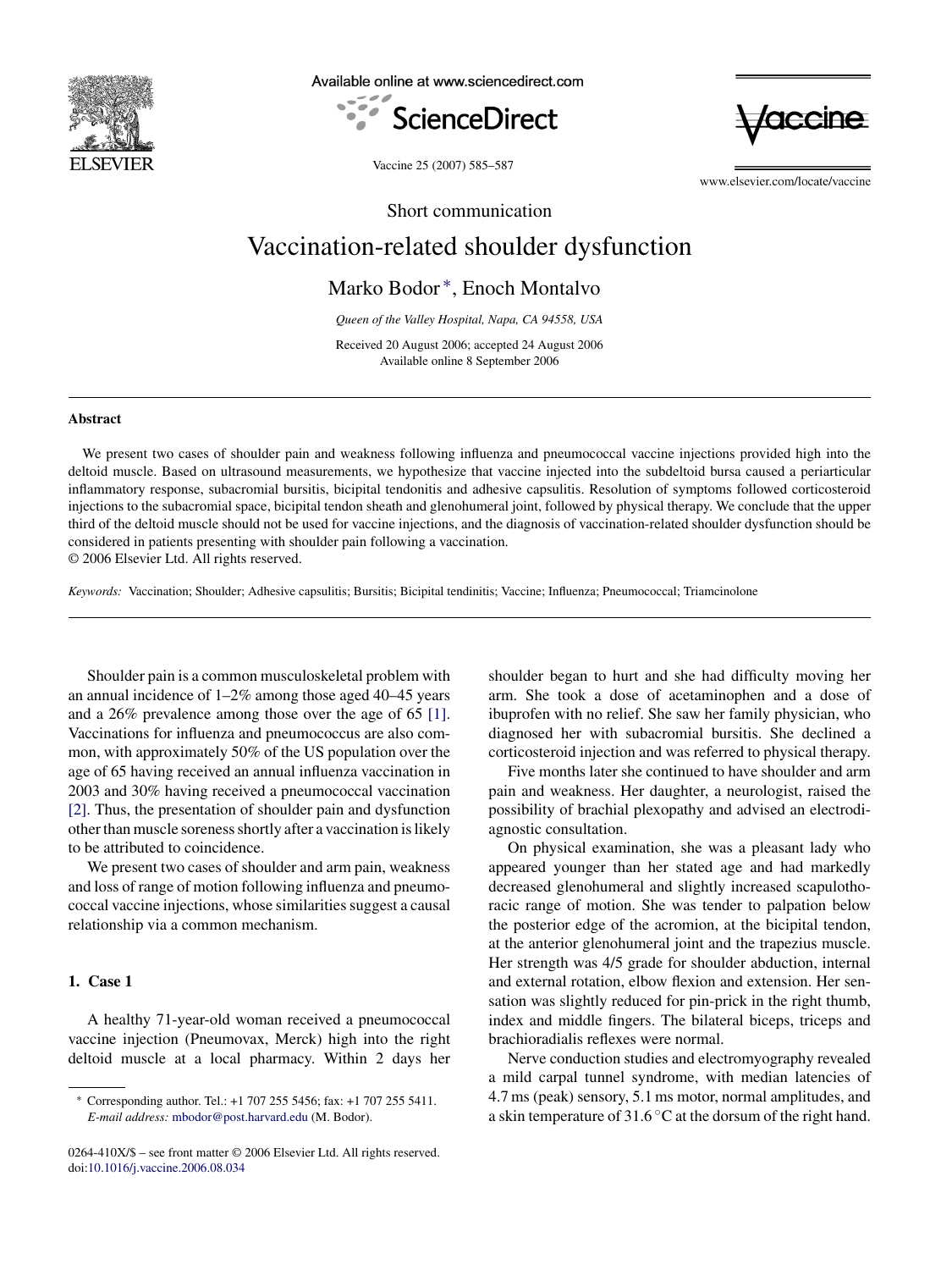There was no electrodiagnostic evidence of a right upper extremity radiculopathy, plexopathy or other neuropathy.

We diagnosed her with adhesive capsulitis or frozen shoulder. She initially agreed to diagnostic lidocaine 2% (2% Lidocaine HCl, multiple-dose, Hospira, Inc.) injections provided sequentially several minutes apart as follows: (1) 4 ml to the subacromial space via a posterolateral approach with 20% pain relief; (2) 4 ml to the glenohumeral joint using an anterior approach with 60% cumulative pain relief; and (3) 2 ml to the bicipital tendon sheath using 8–16 MHz ultrasound guidance (Diasus, Dynamic Imaging) with 100% cumulative pain relief.

A week later after discussing it with her daughter, she agreed to triamcinolone acetonide 40 mg/ml 1 ml (Kenalog-40, Bristol-Myers Squibb) mixed with lidocaine 2% 9 ml (2% Lidocaine HCl, multiple-dose, Hospira, Inc.) injections to the same sites. Four weeks later and following renewed physical therapy, she reported no pain in her shoulder and her active range of motion had improved from 120◦ to 140◦ flexion, 85◦ to 130◦ abduction, 45◦ to 70◦ external rotation, and 55◦ to 80◦ internal rotation. Six months later she remained pain free.

## **2. Case 2**

A healthy 89-year-old man was provided with an influenza vaccine injection (Fluzone, Aventis Pasteur) high into the right deltoid muscle by a visiting health care worker. Within 2 days, he experienced severe right shoulder pain and loss of range of motion. Although he had experienced some mild occasional shoulder pain in the past, he never had severe pain or loss of range of motion.

He took acetaminophen to relieve some of his pain, but did not seek medical help until 2 months later when he developed numbness in his forearm. His internist referred him to an orthopedic surgeon, who provided him with a subacromial corticosteroid injection that relieved approximately half of his pain and sent him for an electrodiagnostic consultation.

On physical examination, he was a thin man with moderate weakness (3/5 grade) for shoulder abduction and elbow flexion, and severely reduced range of motion. Sensation was slightly decreased to pin-prick in the right thumb and radial forearm. Tenderness was present to palpation of the bicipital tendon at the intertrochanteric sulcus. Radiographs of the shoulder and cervical spine showed mild degenerative changes. Electrodiagnostic studies showed no evidence of a right upper extremity radiculopathy, plexopathy or other neuropathy.

We diagnosed him with bicipital tendonitis, subacromial bursitis and a mild C6 sensory radiculopathy. We provided him with an injection of triamcinolone acetonide 40 mg/ml 1 ml (Kenalog-40, Bristol-Myers Squibb) mixed with lidocaine 2% 2 ml (2% Lidocaine HCl, multiple-dose, Hospira, Inc.) next to the bicipital tendon at the intertrochanteric sulcus of the humerus using 8–16 MHz ultrasound guidance

(Diasus, Dynamic Imaging). Within several minutes of this injection he reported complete resolution of his shoulder pain.

Four weeks later following physical therapy, he reported very little shoulder pain, and his active shoulder range of motion improved from 100◦ to 170◦ abduction, 95◦ to 150◦ flexion, and 45◦ to 80◦ external rotation, while his shoulder abduction and elbow flexion strength improved from 3/5 to 4/5 grade.

A month later, he still had some shoulder pain. We thus provided him with a third corticosteroid injection with triamcinolone acetonide 40 mg/ml 1 ml (Kenalog-40, Bristol-Myers Squibb) mixed with lidocaine 2% 2 ml (2% Lidocaine HCl, multiple-dose, Hospira, Inc.) using an anterior approach to the glenohumeral joint. Within several minutes of this injection he reported complete resolution of pain. One month later he remained pain free.

## **3. Discussion**

In comparing the two cases, we note some interesting similarities. First of all, both patients reported receiving injections high into the deltoid muscle, within a centimeter or two of the acromion.

We researched the length and type of needles used, noting them to be 1 in. (2.5 cm) and #23 and #25 gauge. Then using 8–16 MHz ultrasound (Diasus, Dynamic Imaging), we measured how far the subdeltoid bursa extended distally from the acromion in each patient, noting this to be 3.5 cm for our female and 4.0 cm for our male patient. We also measured the skin to subdeltoid bursa distance in each patient, noting this to be 1.3 cm for our female and 0.6 cm for our male patient.

For comparison, we made similar measurements in 21 normal healthy volunteers, ranging in age from 23 to 65 (average 41.7, S.D. 13.8), consisting of 7 men and 14 women, whose height ranged from 152 to 193 cm (average 170, S.D. 10), and body mass index from 19 to  $31 \text{ kg/m}^2$  (mean 25, S.D. 4.1).

We defined the subdeltoid bursa as being located in the potential space between the deltoid muscle and supraspinatus tendon extending from the acromion to the insertion of the supraspinatus tendon at the anatomical neck of the humerus. Based on this definition, our measurements of the extent of the subacromial bursa ranged from 3.0 to 6.0 cm (mean 4.1, S.D. 1.0) in our subjects, although in many the bursa was visible as a hypoechoic line extending farther than this by a centimeter or more. Our measurements of the skin to subacromial bursa depth ranged from 0.8 to 1.6 cm (mean 1.1, S.D. 0.3).

We hypothesize that in both of our two cases vaccine was injected into the subdeltoid bursa, causing a robust local immune and inflammatory response. Given that the subdeltoid bursa is contiguous with the subacromial bursa, this led to subacromial bursitis, bicipital tendonitis, and inflammation of the shoulder capsule.

In the first patient, this resulted in adhesive capsulitis or frozen shoulder. In the second patient, this resulted in a simi